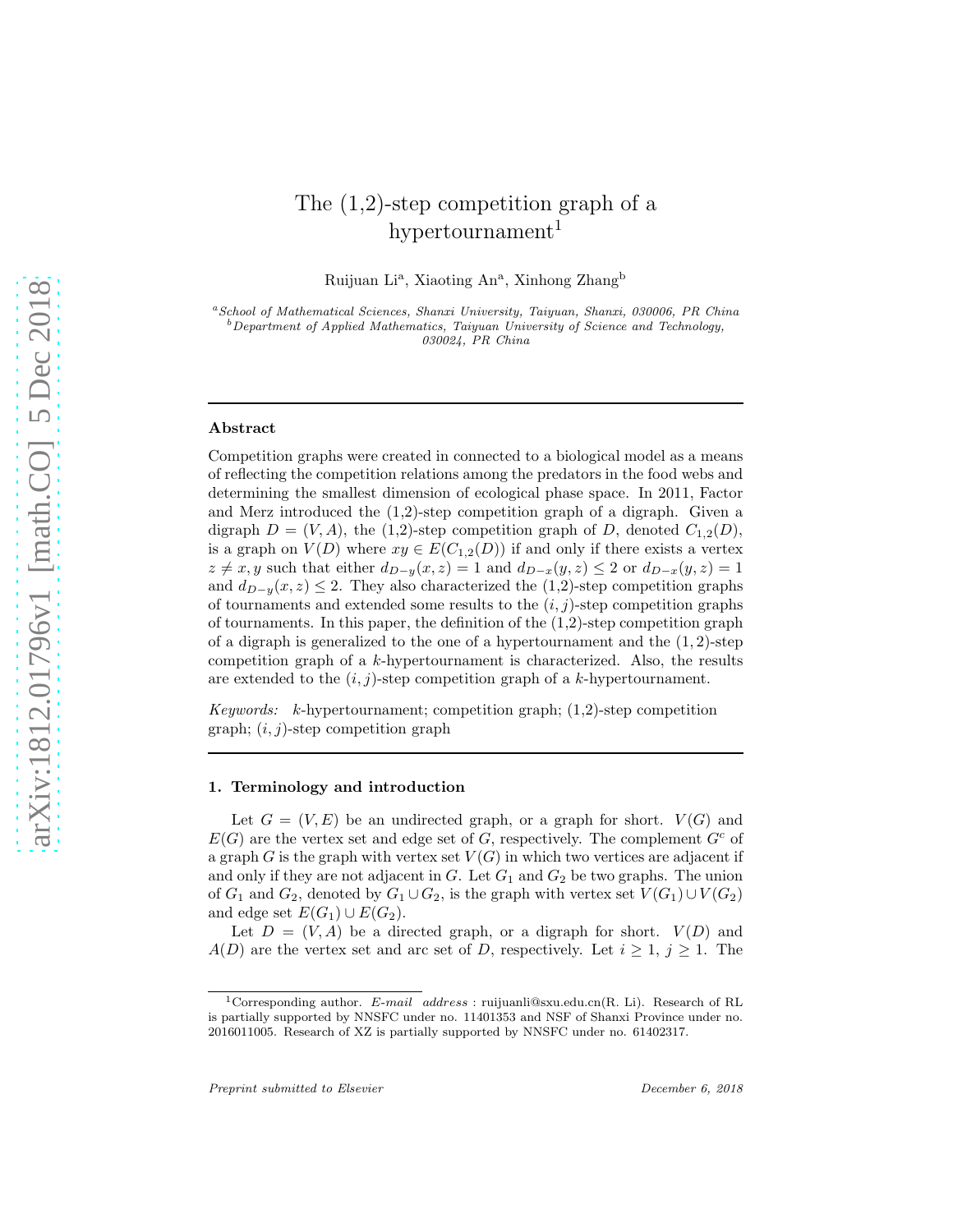$(i, j)$ -step competition graph of D, denoted  $C_{i,j}(D)$ , is a graph on  $V(D)$  where  $xy \in E(C_{i,j}(D))$  if and only if there exists a vertex  $z \neq x, y$  such that either  $d_{D-y}(x, z) \leq i$  and  $d_{D-x}(y, z) \leq j$  or  $d_{D-x}(y, z) \leq i$  and  $d_{D-y}(x, z) \leq j$ . When  $(i, j) = (1, 1)$ , it is also called the competition graph of D and write  $C_{1,2}(D)$  as  $C(D)$  for short.

Competition graphs of digraphs were created in connected to a biological model, first introduced by Cohen [\[1\]](#page-11-0) as a means of reflecting the competition relations among the predators in the food webs and determining the smallest dimension of ecological phase space. An ecological food web is modeled by a digraph D. The species of the ecosystem is denoted by the vertices of D. There is an arc from a vertex x to y if x preys on y. The competition graph of this ecological food web has the same vertex set as  $D$ .  $xy$  is an edge of  $C(D)$  if there is a vertex z such that z is the common prey of x and y. Now competition graphs have been applied widely to the coding, channel assignment in communications, modeling of complex systems arising from study of energy and economic system, etc. A comprehensive introduction to competition graphs can be found in  $[2, 3, 4, 5]$  $[2, 3, 4, 5]$  $[2, 3, 4, 5]$  $[2, 3, 4, 5]$  $[2, 3, 4, 5]$  $[2, 3, 4, 5]$  $[2, 3, 4, 5]$ .

In 1991, Hefner et al. [\[6](#page-12-3)] defined the  $(i, j)$  competition graph. In 1998, Fisher et al. [\[7\]](#page-12-4) showed the relation of the competition graph and the domination graph of a tournament. Recall that a tournament is an oriented complete graph. In 2008, Hedetniemi et al. [\[8\]](#page-12-5) introduced (1, 2) domination. This was followed by Factor and Langley's introduction of the (1, 2)-domination graph [\[9\]](#page-12-6). Furthermore, in 2016, Factor and Langley [\[10\]](#page-12-7) studied the problem of kings and heirs and gave a characterization of the  $(2, 2)$ -domination graphs of tournaments. In recent years, many researcher investigated m-step competition graphs of some special digraphs and the competition numbers of some graphs etc. See  $[11, 12, 13, 14, 15]$  $[11, 12, 13, 14, 15]$  $[11, 12, 13, 14, 15]$  $[11, 12, 13, 14, 15]$  $[11, 12, 13, 14, 15]$  $[11, 12, 13, 14, 15]$  $[11, 12, 13, 14, 15]$  $[11, 12, 13, 14, 15]$ . Because of the similarities to the construction of  $[9, 16]$  $[9, 16]$ , in 2011, Factor and Merz [\[17](#page-12-14)] gave the definition of the  $(i, j)$ -step competition graph of a digraph. They also characterized the  $(1, 2)$ -step competition graph of a tournament and extended some results to the  $(i, j)$ -step competition graph of a tournament. They proved the following theorems related to this paper.

<span id="page-1-0"></span>**Theorem 1.1.** *[\[17\]](#page-12-14) A* graph *G* on  $n \geq 5$  vertices is the  $(1, 2)$ -step competition *graph of some strong tournament if and only if* G *is*  $K_n$ ,  $K_n - E(P_2)$ , or  $K_n - E(P_1)$  $E(P_3)$ .

<span id="page-1-1"></span>Theorem 1.2. *[\[17\]](#page-12-14)* G*, a graph on* n *vertices, is the* (1, 2)*-step competition graph of some tournament if and only if* G *is one of the following graphs:*

- *1.*  $K_n$ *, where*  $n \neq 2, 3, 4$ *;*
- *2.*  $K_{n-1} \cup K_1$ *, where n* > 1*;*
- *3.*  $K_n − E(P_3)$ *, where*  $n > 2$ *;*
- *4.*  $K_n E(P_2)$ *, where*  $n \neq 1, 4$ *, or*
- *5.*  $K_n E(K_3)$ *, where*  $n ≥ 3$ *.*

<span id="page-1-2"></span>**Theorem 1.3.** *[\[17](#page-12-14)] If*  $T$  *is a tournament with*  $n$  *vertices,*  $i \geq 1$  *and*  $j \geq 2$ *, then*  $C_{i,j}(T) = C_{1,2}(T)$ .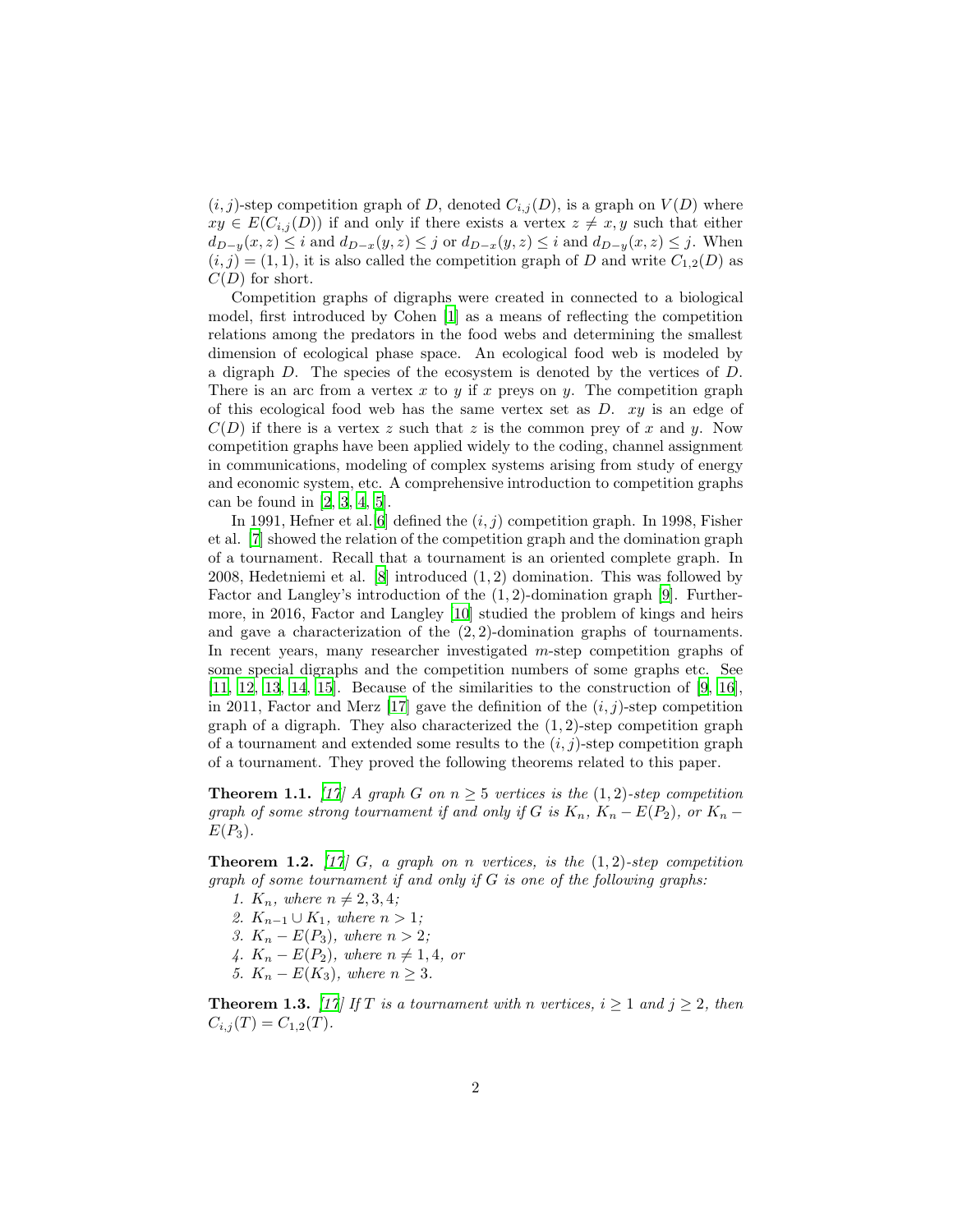To model more general ecological food webs, the (1,2)-step competition graphs of pure local tournaments are characterized by Zhang and Li [\[18\]](#page-13-0) in 2016. In this paper, we study the  $(1,2)$ -step competition graph of a k-hypertournament and extend Theorem [1.1,](#page-1-0) [1.2,](#page-1-1) [1.3](#page-1-2) to a k-hypertournament.

Given two integers n and k,  $n \geq k > 1$ , a k-hypertournament on n vertices is a pair  $(V, A)$ , where V is a set of vertices,  $|V| = n$  and A is a set of k-tuples of vertices, called arcs, so that for any  $k$ -subset  $S$  of  $V$ ,  $A$  contains exactly one of the k! k-tuples whose entries belong to S. As usual, we use  $V(T)$  and  $A(T)$  to denote the vertex set and the arc set of T, respectively. Clearly, a 2hypertournament is merely a tournament. When  $k = n$ , the hypertournament has only one arc and it does not have much significance to study. Thus, in what follows, we consider  $3 \leq k \leq n-1$ .

Let  $T = (V, A)$  be a k-hypertournament on n vertices. For an arc a of T,  $T - a$  denotes a hyperdigraph obtained from T by removing the arc a and  $\bar{a}$ denotes the set of vertices contained in a. If  $v_i, v_j \in \bar{a}$  and  $v_i$  precedes  $v_j$  in a, we say that  $v_i$  dominates  $v_j$  in a. We also say the vertex  $v_j$  is an out-neighbour of  $v_i$  and use the following notation:

$$
N_T^+(v_i) = \{v_j \in V \setminus \{v_i\} : v_i \text{ precedes } v_j \text{ in an arc } a \in A(T)\}.
$$

We will omit the subscript  $T$  if the k-hypertournament is known from the context.

A path P in a k-hypertournament T is a sequence  $v_1a_1v_2a_2v_3\cdots v_{t-1}a_{t-1}v_t$ of distinct vertices  $v_1, v_2, \cdots, v_t, t \geq 1$ , and distinct arcs  $a_1, a_2, \cdots, a_{t-1}$  such that  $v_i$  precedes  $v_{i+1}$  in  $a_i$ ,  $1 \leq i \leq t-1$ . Meanwhile, let the vertex set  $V(P) = \{v_1, v_2, \dots, v_t\}$  and the arc set  $A(P) = \{a_1, a_2, \dots, a_{t-1}\}.$  The length of a path P is the number of its arcs, denoted  $l(P)$ . A path from x to y is an  $(x, y)$ -path. The k-hypertournament T is called strong if T has an  $(x, y)$ -path for every pair  $x, y$  of distinct vertices in  $T$ .

A k-hypertournament T is said to be transitive if its vertices are labeled  $v_1, v_2, \dots, v_n$  in such an order so that  $i < j$  if and only if  $v_i$  precedes  $v_j$  in each arc containing  $v_i$  and  $v_j$ .

Now we generalize the  $(1, 2)$ -step competition graph of a digraph to the one of a k-hypertournament.

**Definition 1.4.** The  $(i, j)$ -step competition graph of a k-hypertournament T with  $i \geq 1$  and  $j \geq 1$ , denoted  $C_{i,j}(T)$ , is a graph on  $V(T)$  where  $xy \in$  $E(C_{i,j}(T))$  if and only if there exist a vertex  $z \neq x, y$  and an  $(x, z)$ -path P and a  $(y, z)$ -path  $Q$  satisfying the following:

- (a)  $y \notin V(P)$ ,  $x \notin V(Q)$ ;
- (b)  $l(P) \leq i$  and  $l(Q) \leq j$ , or  $l(Q) \leq i$  and  $l(P) \leq j$ ;
- (c) P and Q are arc-disjoint.

If  $xy \in E(C_{i,j}(T))$ , we say that x and y  $(i, j)$ -step compete. In particular, we say that x and y compete if  $l(P) = 1$  and  $l(Q) = 1$  in (b).  $C_{1,1}(T)$  is also called the competition graph of the k-hypertournament T. Clearly, when  $k = 2$ , T is a tournament and  $C_{i,j}(T)$  is the  $(i, j)$ -step competition graph of T.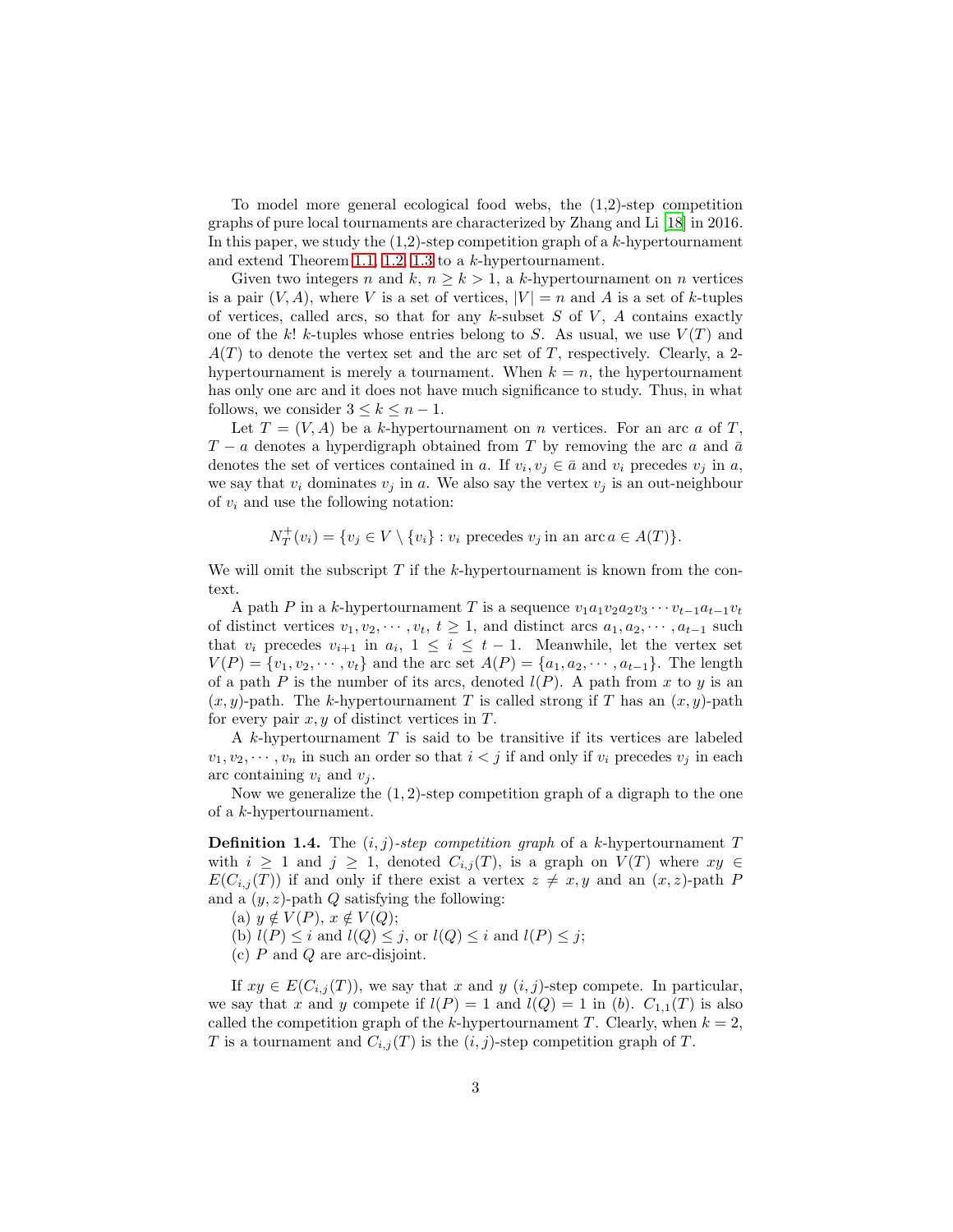k-hypertournaments form one of the most interesting class of digraphs. For the class of k-hypertournaments, the popular topics are the Hamiltonicity and vertex-pancyclicity. See [\[19,](#page-13-1) [20,](#page-13-2) [21](#page-13-3), [22](#page-13-4)]. Besides, some researchers investigated the degree sequences and score sequences of k-hypertournaments. See[\[23,](#page-13-5) [24\]](#page-13-6). Recently, the *H*-force set of a k-hypertournament was also studied. See [\[25\]](#page-13-7). Now we consider the  $(1, 2)$ -step competition graphs of k-hypertournaments.

In Section 2 and Section 3, useful lemmas are provided in order to make the proof of the main results easier. In Section 4 and Section 5, the  $(1, 2)$ step competition graph of a (strong) k-hypertournament is characterized. In Section 6, the main results are extended to the  $(i, j)$ -step competition graph of a k-hypertournament.

# 2. The missing edges of  $C_{1,2}(T)$

For a pair of distinct vertices x and y in T,  $A_T(x, y)$  denotes the set of all arcs of T in which x precedes y,  $A_T\{x, y\}$  denotes the set of all arcs containing  $x, y$  in T and  $A_T^*[x, y]$  denotes the set of all arcs containing  $x, y$  in T and in which neither  $x$  nor  $y$  is the last entry.

<span id="page-3-0"></span>**Lemma 2.1.** Let T be a k-hypertournament with n vertices, where  $3 \leq k \leq$  $n-1$ *. Then*  $xy \notin E(C_{1,2}(T))$  *if and only if one of the following holds:* 

*(a)*  $N^{+}(x) = \emptyset$ *; (b)*  $N^{+}(y) = \emptyset$ *;*  $(c) N^{+}(x) = \{y\};$ *(d)*  $N^+(y) = \{x\}$ ;  $(e)$   $A_T^*[x, y]$  *contains exactly an arc* a*, and*  $N_{T-a}^+(x) \subseteq \{y\}$ *,*  $N_{T-a}^+(y) \subseteq \{x\}$ *.* 

*Proof.* First, we show the "if" part. Clearly, if one of  $(a) - (d)$  holds, we have  $xy \notin E(C_{1,2}(T))$ . Now we assume that the argument (e) holds. Since  $A_T^*(x, y)$ contains exactly an arc a, and  $N^+_{T-a}(x) \subseteq \{y\}, N^+_{T-a}(y) \subseteq \{x\}$ , we have to use the unique arc  $\alpha$  to obtain the out-neighbour except  $y$  of  $x$  and the outneighbour except x of y. So x and y are impossible to  $(1,2)$ -step compete and hence  $xy \notin E(C_{1,2}(T))$ .

Now we show the "only if" part. Assume that  $xy \notin E(C_{1,2}(T))$ . Also, assume that x and y do not satisfy  $(a) - (d)$ . That means  $N^+(x) \setminus \{y\} \neq \emptyset$ ,  $N^+(y) \setminus \{x\} \neq \emptyset$ . Now we show that x and y satisfy (e). Suppose  $A_T^*(x, y)$ consists of at least two arcs, say  $a_1, a_2 \in A_T^*[x, y]$ . Let  $w_i$  be the last entry of  $a_i$  for  $i = 1, 2$ . If  $w_1 = w_2$ , then  $x$  and  $y$  compete, a contradiction. So assume  $w_1 \neq w_2$ . Note that  $\binom{n-2}{k-2} - 2 \leq |A_T\{w_1, w_2\} \setminus \{a_1, a_2\}| \leq \binom{n-2}{k-2}$ . For  $(n, k) \neq (4, 3)$ , we have  $|A_T \{w_1, w_2\} \setminus \{a_1, a_2\}| \geq 1$ . For  $(n, k) = (4, 3)$ , since both  $a_1$  and  $a_2$  contain  $x, y$  and  $a_1 \neq a_2$ , we have  $a_1, a_2 \notin A_T \{w_1, w_2\}$  and hence  $|A_T \{w_1, w_2\} \setminus \{a_1, a_2\}| = |A_T \{w_1, w_2\}| = 2.$  Let  $a_3 \in A_T \{w_1, w_2\} \setminus \{a_1, a_2\}.$ W.l.o.g.,  $a_3 \in A_T(w_1, w_2)$ . Then  $P = xa_1w_1a_3w_2$  and  $Q = ya_2w_2$  are the paths such that x and y (1,2)-step compete, a contradiction. So  $A_T^*\{x,y\}$  consists of exactly an arc a. Suppose  $N^+_{T-a}(x) \setminus \{y\} \neq \emptyset$ . Then there exists an arc b distinct from a such that x has an out-neighbour distinct from y. Similarly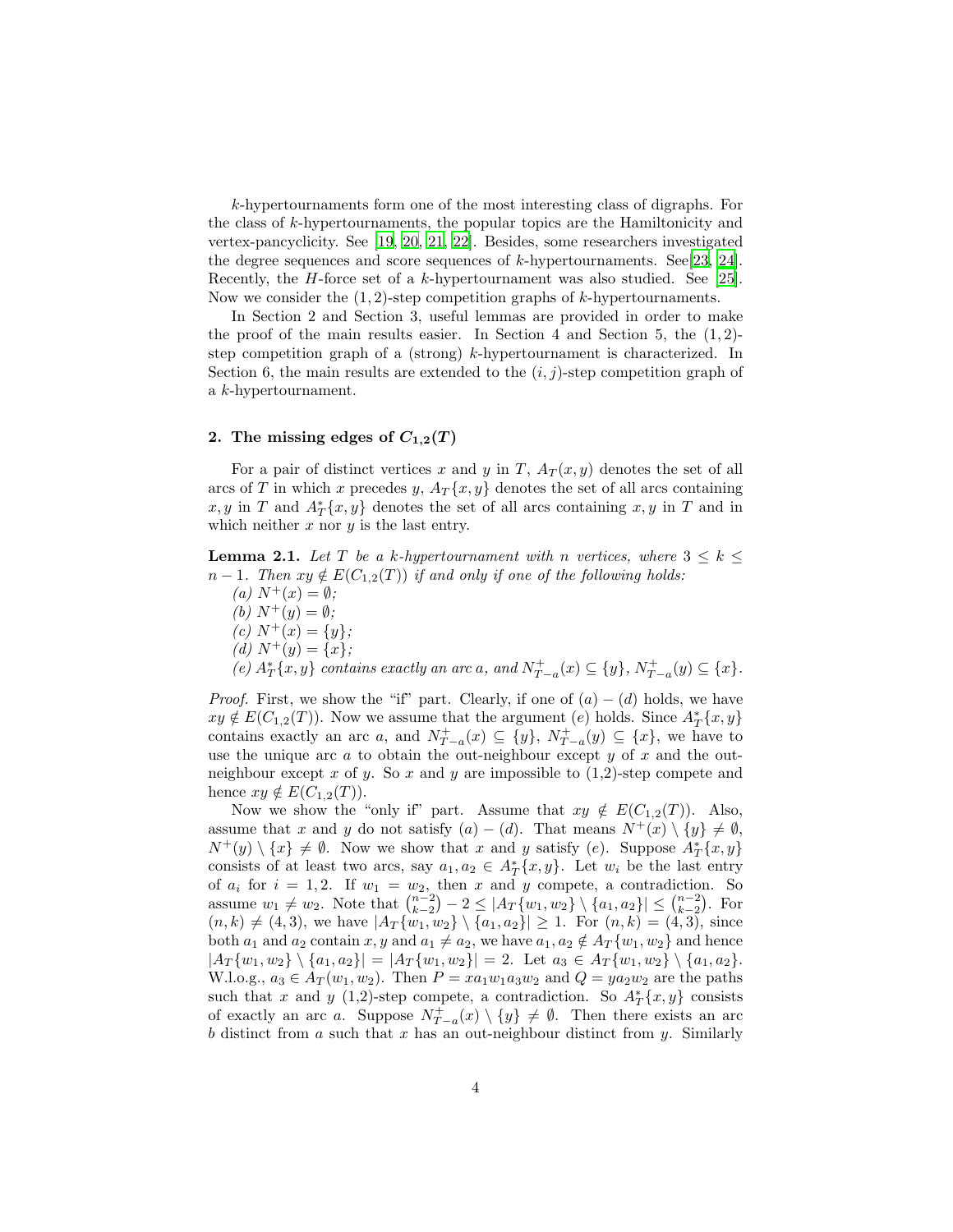to the proof above, whether or not the last entries of  $a$  and  $b$  are same, we always have  $xy \in E(C_{1,2}(T))$ , a contradiction. So  $N_{T-a}^+(x) \subseteq \{y\}$ . Similarly,  $N^+_{T-a}(y) \subseteq \{x\}.$  Thus,  $A^*_T\{x, y\}$  contains exactly an arc a, and  $N^+_{T-a}(x) \subseteq \{y\},$  $N^+_{T-a}(y) \subseteq \{x\}.$ 

The lemma holds.

 $\Box$ 

By the proof of Lemma [2.1,](#page-3-0) we obtain the following result.

<span id="page-4-0"></span>Corollary 2.2. *Let* T *be a strong* k*-hypertournament with* n *vertices, where*  $3 \leq k \leq n-1$ . Then  $xy \notin E(C_{1,2}(T))$  *if and only if one of the following holds:*  $(a) N^+(x) = \{y\};$ *(b)*  $N^+(y) = \{x\}$ ;  $(c)$   $A_T^*[x, y]$  *contains exactly an arc* a*, and*  $N_{T-a}^+(x) \subseteq \{y\}$ *,*  $N_{T-a}^+(y) \subseteq \{x\}$ *.* 

# 3. The forbidden subgraphs of  $(C_{1,2}(T))^c$

<span id="page-4-1"></span>Lemma 3.1. *Let* G *on* n *vertices be the* (1, 2)*-step competition graph of some*  $k$ *-hypertournament*  $T$ *, where*  $3 \leq k \leq n-1$ *. Then the complement*  $G<sup>c</sup>$  *of*  $G$  *does not contain a pair of disjoint edges.*

*Proof.* Suppose the complement  $G^c$  of G contains a pair of disjoint edges, say  $xy$ and zw. So  $xy, zw \notin E(G)$  and  $x, y, z, w$  are distinct. By Lemma [2.1,](#page-3-0) we have xy satisfies one of the cases  $(a) - (e)$  and zw satisfies one of the cases  $(a) - (e)$ .

Suppose that at least one of xy and zw satisfies one of the cases  $(a) - (d)$ . W.l.o.g., we assume that  $N^+(x) \subseteq \{y\}$ . Then it must be true that the vertex  $z$  dominates  $x$  in each arc containing  $x, z$  but not containing  $w$ . Meanwhile, it must be true that the vertex  $w$  dominates  $x$  in each arc containing  $x, w$  but not containing z. So z and w compete and hence  $zw \in E(C_{1,2}(T)) = E(G)$ , a contradiction. Thus, both  $xy$  and  $zw$  satisfy  $(e)$ .

However, since  $A_T^*[x, y]$  contains exactly an arc a, and  $N_{T-a}^+(x) \subseteq \{y\},$  $N^+_{T-a}(y) \subseteq \{x\}$ , we have the vertex x must be the last entry in each arc containing  $x, z, w$  but not containing y and the vertex y must be the last entry in each arc containing y, z, w but not containing x. Thus,  $A_T^*[z, w]$  contains at least two arcs, which contradicts the fact that  $zw$  satisfies  $(e)$ .

The lemma holds.

 $\Box$ 

<span id="page-4-2"></span>Lemma 3.2. *Let* G *on* n *vertices be the* (1, 2)*-step competition graph of some*  $k$ *-hypertournament*  $T$ *, where*  $3 \leq k \leq n-1$ *. Then the complement*  $G<sup>c</sup>$  *of*  $G$  *does not contain 3-cycle.*

*Proof.* Suppose to the contrary that the complement  $G<sup>c</sup>$  of G contains 3-cycle, say xyzx. So  $xy, xz, yz \notin E(G)$  and  $x, y, z$  are distinct. By Lemma [2.1,](#page-3-0) we have xy, xz and yz satisfy one of the cases  $(a) - (e)$ , respectively.

**Claim 1.** None of xy, xz and yz satisfies the case (a) or (b).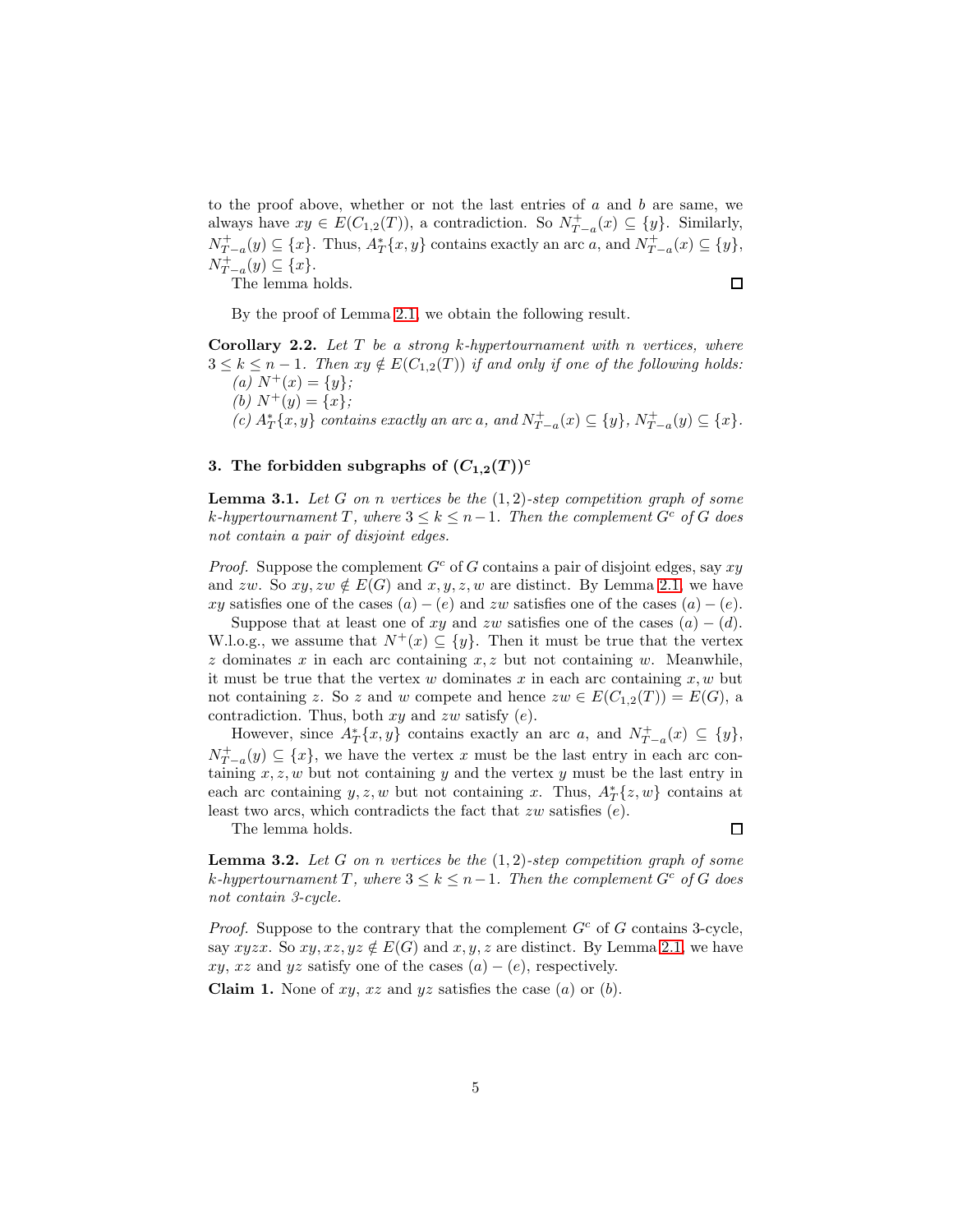*Proof.* Suppose at least one of  $xy$ ,  $xz$  and  $yz$  satisfies the case (a) or (b). W.l.o.g., we assume that xy satisfies (a), i.e.,  $N^+(x) = \emptyset$ . Then it must be true that the vertex y dominates x in each arc containing  $x, y$  but not containing z. Also, it must be true that the vertex z dominates x in each arc containing  $x, z$  but not containing y. So y and z compete and  $yz \in E(C_{1,2}(T)) = E(G)$ , a contradiction. Thus, none of  $xy$ ,  $xz$  and  $yz$  satisfies the case  $(a)$  or  $(b)$ .  $\Box$ 

**Claim 2.** At most one of xy, xz and yz satisfies the case  $(c)$  or  $(d)$ .

*Proof.* Suppose at least two edges among xy, xz and yz satisfy the case (c) or (d). W.l.o.g., assume that both  $xy$  and  $yz$  satisfy (c) or (d). We consider the following four cases.

*Case 1:* Both xy and yz satisfy (c). It means that  $N^+(x) = \{y\}, N^+(y) =$  $\{z\}$ . If xz satisfies (c), i.e.,  $N^+(x) = \{z\}$ , contradicting  $N^+(x) = \{y\}$ . If xz satisfies (d), i.e.,  $N^+(z) = \{x\}$ . Now the arcs containing simultaneously  $x, y, z$ do not satisfy  $N^+(x) = \{y\}, N^+(y) = \{z\}$  and  $N^+(z) = \{x\}$ , a contradiction. If xz satisfies (e), i.e.,  $A_T^*\{x,z\}$  contains exactly an arc a, then there exists a vertex w such that  $w \in N^+(x)$ . Since  $N^+(x) = \{y\}$ , we have  $w = y$ . So x is the second last entry,  $y$  is the last entry and  $z$  is in any other entry in  $a$ . Then the vertex  $z$  dominates  $y$  in  $a$ . Also, the vertex  $x$  dominates  $y$  in each arc containing x, y but not containing z. So  $xz \in E(C_{1,2}(T)) = E(G)$ , a contradiction.

*Case 2:* Both xy and yz satisfy (d). It means that  $N^+(y) = \{x\}, N^+(z) =$  ${y}$ . Similarly to Case 1, we can also get a contradiction.

*Case 3: xy* satisfies (c) and yz satisfies (d). It means that  $N^+(x) = \{y\}$ ,  $N^+(z) = \{y\}$ . Now the arcs containing simultaneously  $x, y, z$  do not satisfy  $N^+(x) = \{y\}, N^+(z) = \{y\}, \text{ a contradiction.}$ 

*Case 4: xy* satisfies (d) and yz satisfies (c). It means that  $N^+(y) = \{x\}$  and  $N^+(y) = \{z\}.$  Then  $x = z$ , a contradiction.

Thus, at most one of xy, xz and yz satisfies the case  $(c)$  or  $(d)$ .  $\Box$ 

**Claim 3.** At most one of xy, xz and yz satisfies the case  $(e)$ .

*Proof.* Suppose at least two edges among  $xy$ ,  $xz$  and  $yz$  satisfy the case (e). W.l.o.g., assume that both  $xz$  and  $yz$  satisfy  $(e)$ . From the assumption that xz satisfies (e), we get the vertex y dominates x in each arc containing  $x, y$ but not containing z. From the assumption that  $yz$  satisfies  $(e)$ , we get the vertex x dominates y in each arc containing x, y but not containing z. This is a contradiction. Thus, at most one of  $xy$ ,  $xz$  and  $yz$  satisfies the case (e). □

By Claim 1-3, it is impossible that  $xy, xz, yz \notin E(G)$  hold simultaneously. Thus the complement  $G<sup>c</sup>$  of G does not contain 3-cycle. The lemma holds.  $\Box$ 

<span id="page-5-0"></span>Lemma 3.3. *Let* G *on* n *vertices be the* (1, 2)*-step competition graph of some*  $k$ *-hypertournament*  $T$ *, where*  $3 \leq k \leq n-1$ *. Then the complement*  $G<sup>c</sup>$  *of*  $G$  *does not contain*  $K_{1,3}$ *, unless*  $G = K_{n-1} \cup K_1$ *.*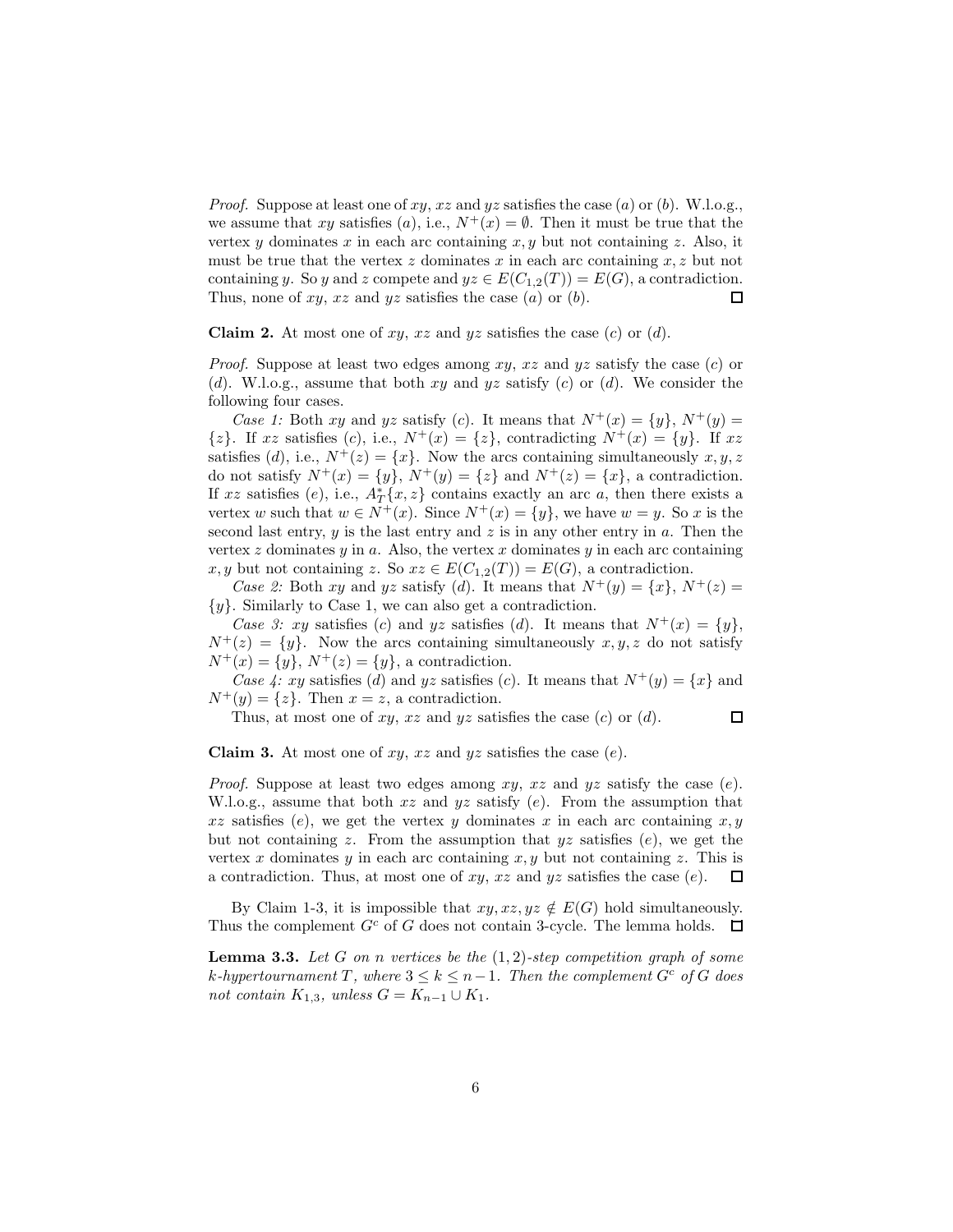*Proof.* Let T be a k-hypertournament on n vertices, where  $3 \leq k \leq n-1$ , and G be the (1,2)-step competition graph of T. Assume  $G \neq K_{n-1} \cup K_1$ . Now we show that the complement  $G^c$  of G does not contain  $K_{1,3}$ . Suppose not. Let  $\{x, y, z, w\}$  and  $\{xy, xz, xw\}$  be the vertex set and edge set of the subgraph  $K_{1,3}$ , respectively. So  $xy, xz, xw \notin E(G)$ . By Lemma [2.1,](#page-3-0) we have  $xy, xz$  and xw satisfy one of the cases  $(a) - (e)$ .

**Claim 1.** None of  $xy$ ,  $xz$  and  $xw$  satisfies the case  $(a)$  or  $(b)$ .

*Proof.* Suppose at least one of  $xy$ ,  $xz$  and  $xw$  satisfies the case  $(a)$  or  $(b)$ . W.l.o.g., assume that xy satisfies (a), i.e.,  $N^+(x) = \emptyset$ . Let  $V(T) = \{v_1, v_2, \dots, v_n\}$ and let  $x = v_n$ . By Lemma [2.1,](#page-3-0) for all  $1 \leq i \leq n-1$ , we have  $v_i v_n \notin E(C_{1,2}(T))$ . We claim that for all  $1 \leq i < j \leq n-1$ ,  $v_i v_j \in E(C_{1,2}(T))$ .

- For  $1 \leq i < j \leq n-(k-1)$ , the vertex  $v_i$  dominates  $v_n$  by the arc consisting of  $v_i, \dots, v_{i+(k-3)}, v_{n-1}, v_n$  and the vertex  $v_j$  dominates  $v_n$  by the arc consisting of  $v_j, \dots, v_{j+(k-3)}, v_{n-1}, v_n$ . Then  $v_i$  and  $v_j$  compete and  $v_i v_j \in E(C_{1,2}(T))$ .
- For  $n (k 2) \leq i < j \leq n 1$ , the vertex  $v_i$  dominates  $v_n$  by the arc consisting of  $v_{n-k}, \dots, v_{n-3}, v_{n-1}, v_n$  for  $n - (k-2) \le i \le n-3$  and by the arc consisting of  $v_1, \dots, v_{1+(k-3)}, v_{n-2}, v_n$  for  $i = n-2$  and the vertex  $v_j$ dominates  $v_n$  by the arc consisting of  $v_{n-(k-1)}, \dots, v_{n-2}, v_{n-1}, v_n$ . Then  $v_i$ and  $v_j$  compete and  $v_i v_j \in E(C_{1,2}(T))$ .
- For  $1 \leq i \leq n-k$  and  $n-(k-2) \leq j \leq n-1$ , the vertex  $v_i$  dominates  $v_n$  by the arc consisting of  $v_i, \dots, v_{i+(k-3)}, v_{n-1}, v_n$  and the vertex  $v_j$  dominates  $v_n$ by the arc consisting of  $v_{n-(k-1)}, \dots, v_{n-2}, v_{n-1}, v_n$ . Then  $v_i$  and  $v_j$  compete and  $v_i v_j \in E(C_{1,2}(T))$ .

• For  $i = n-(k-1)$  and  $n-(k-2) \leq j \leq n-1$ , the vertex  $v_{n-(k-1)}$  dominates  $v_n$  by the arc consisting of  $v_1, \dots, v_{1+(k-3)}, v_{n-2}, v_n$  for  $k=3$  and by the arc consisting of  $v_{n-k}, v_{n-(k-1)}, \dots, v_{n-3}, v_{n-1}, v_n$  for  $4 \leq k \leq n-1$  and the vertex  $v_j$  dominates  $v_n$  by the arc consisting of  $v_{n-(k-1)}, \dots, v_{n-2}, v_{n-1}, v_n$ . Then  $v_j$ and  $v_{n-(k-1)}$  compete and  $v_jv_{n-(k-1)} \in E(C_{1,2}(T)).$ 



Figure 1: A 3-hypertournament T on 5 vertices and its competition graph  $K_4 \cup K_1$ .

Then  $C_{1,2}(T) = K_{n-1} \cup K_1$ , a contradiction. See an example in Figure 1. Thus, none of  $xy$ ,  $xz$  and  $xw$  satisfies the case  $(a)$  or  $(b)$ . П

**Claim 2.** At most one of  $xy$ ,  $xz$  and  $xw$  satisfies the case  $(c)$  or  $(d)$ .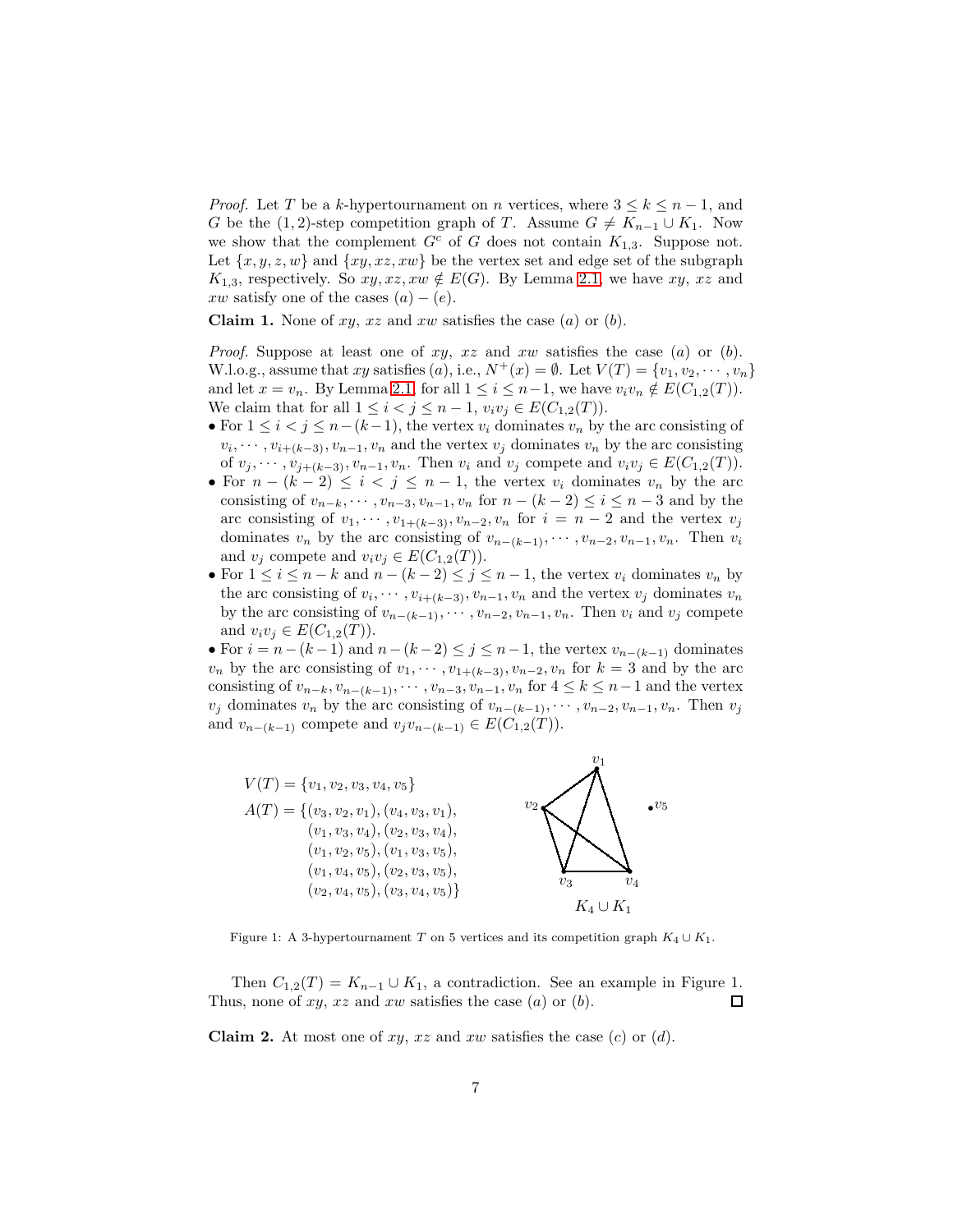*Proof.* Suppose at least two edges among  $xy$ ,  $xz$  and  $xw$  satisfy the case  $(c)$ or  $(d)$ . W.l.o.g., assume that both xy and xz satisfy the case  $(c)$  or  $(d)$ . We consider the following four cases.

*Case 1:* Both xy and xz satisfy (c). It means that  $N^+(x) = \{y\}$  and  $N^+(x) = \{z\}.$  Then  $y = z$ , a contradiction.

*Case 2:* Both xy and xz satisfy (d). It means that  $N^+(y) = \{x\}$  and  $N^+(z) = \{x\}$ . Now the arcs containing simultaneously  $x, y, z$  do not satisfy  $N^+(y) = \{x\}, N^+(z) = \{x\}, \, \text{a contradiction}.$ 

*Case 3: xy* satisfies (c) and xz satisfies (d). It means that  $N^+(x) = \{y\}$ and  $N^+(z) = \{x\}$ . If xw satisfies (c), then  $N^+(x) = \{w\}$ , contradicting  $N^+(x) = \{y\}.$  If xw satisfies (d), then  $N^+(w) = \{x\}.$  Now the arcs containing simultaneously x, z, w do not satisfy  $N^+(z) = \{x\}$ ,  $N^+(w) = \{x\}$ , a contradiction. If xw satisfies (e). Let b be an arc containing x, z, w.  $N^+(x) = \{y\}$  yields z dominates x in b.  $N^+(z) = \{x\}$  yields z is the second last entry, x is the last entry and w is in other entry of b. Clearly,  $b \notin A_T^*\{x,w\}$ , i.e.,  $z \in N_{T-a}^+(w)$ , which contradicts the fact that  $N^+_{T-a}(w) \subseteq \{x\}.$ 

*Case 4: xy* satisfies (d) and xz satisfies (c). Similarly to Case 3, we can also get a contradiction.

Thus, at most one of xy, xz and xw satisfies the case  $(c)$  or  $(d)$ .

 $\Box$ 

**Claim 3.** At most one of xy, x and xw satisfies the case  $(e)$ .

*Proof.* Suppose at least two edges among  $xy$ ,  $xz$  and  $xw$  satisfy the case  $(e)$ . Assume that  $xy$  and  $xz$  satisfy (e). From the assumption that  $xy$  satisfies (e), we get the vertex z dominates y in each arc containing  $y, z$  but not containing x. From the assumption that xz satisfies  $(e)$ , we get the vertex y dominates z in each arc containing  $y, z$  but not containing  $x$ . This is a contradiction. Thus, at most one of  $xy$ ,  $xz$  and  $xw$  satisfies the case  $(e)$ . 口

By Claim 1-3, it is impossible that  $xy, xz, xw \notin E(G)$  hold simultaneously. Thus the complement  $G^c$  of G does not contain  $K_{1,3}$  unless  $G = K_{n-1} \cup K_1$ . The lemma holds. □

By Corollary [2.2](#page-4-0) and the proof of Lemma [3.3,](#page-5-0) we obtain the following result.

<span id="page-7-0"></span>Corollary 3.4. *Let* G *on* n *vertices be the* (1, 2)*-step competition graph of some strong* k-hypertournament T, where  $3 \leq k \leq n-1$ . Then the complement  $G<sup>c</sup>$  of G does not contain  $K_{1,3}$ .

### 4. Strong k-hypertournaments

<span id="page-7-1"></span>Theorem 4.1. *A graph* G *on* n *vertices is the* (1, 2)*-step competition graph of some strong* k-hypertournament T with  $3 \leq k \leq n-1$  *if and only if* G *is*  $K_n$ ,  $K_n - E(P_2)$ *, or*  $K_n - E(P_3)$ *.*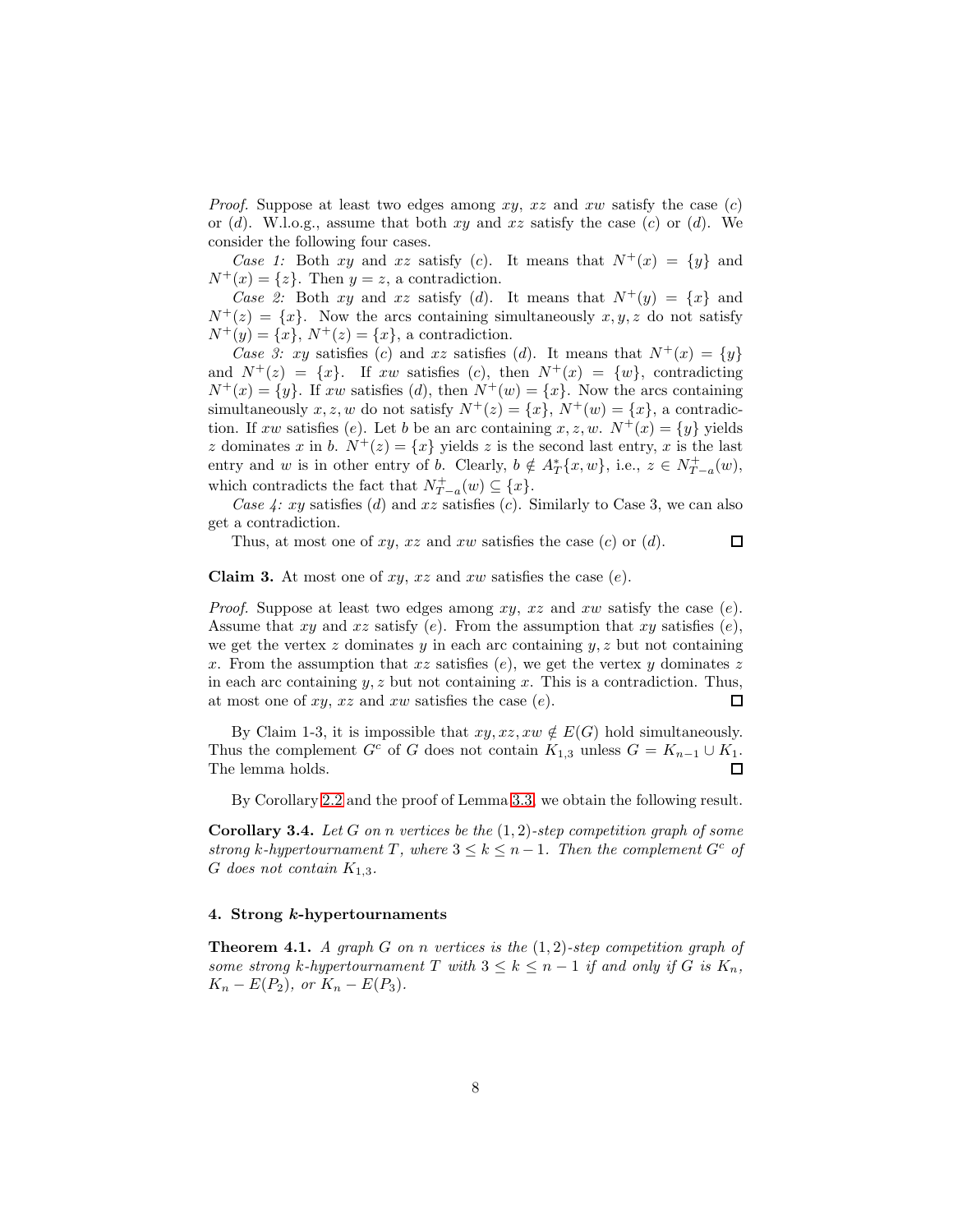*Proof.* We first show the "if" part. Let  $T$  be a transitive  $k$ -hypertournament with the vertices  $v_1, v_2, \dots, v_n$ . Let  $T_1$  be a k-hypertournament obtained from T by replacing the arc  $(v_1, v_2, v_{n-(k-3)}, \cdots, v_n)$  with  $(v_n, \cdots, v_{n-(k-3)}, v_2, v_1)$ . See an example in Figure 2. It is easy to check that  $T_1$  is strong. Now we show that  $C_{1,2}(T_1) = K_n - E(P_2)$ . For convenience, let  $a = (v_n, \dots, v_{n-(k-3)}, v_2, v_1)$ . We claim that  $v_{n-1}v_n \notin E(C_{1,2}(T_1))$ . Indeed, for  $k = 3$ , the vertex  $v_{n-1}$  has a unique out-neighbour  $v_n$  and Corollary [2.2](#page-4-0) (a) implies  $v_{n-1}v_n \notin E(C_{1,2}(T_1)).$ For  $4 \leq k \leq n-1$ ,  $A_{T_1}^* \{v_{n-1}, v_n\}$  contains exactly an arc a, and  $N_{T_1-a}^+(v_{n-1}) =$  $\{v_n\}, N^+_{T_1-a}(v_n) = \emptyset$ . Corollary [2.2](#page-4-0) (c) implies  $v_{n-1}v_n \notin E(C_{1,2}(T_1))$ . We also claim  $v_i v_j \in E(C_{1,2}(T_1))$  for all  $\{i, j\} \neq \{n-1, n\}$ . W.l.o.g., assume  $i < j$ .



Figure 2: A strong 3-hypertournament  $T_1$  on 5 vertices and its competition graph  $K_5 - P_2$ .

- For  $1 \leq i < j \leq n-(k-1)$ ,  $v_i$  dominates  $v_n$  by the arc  $(v_i, v_{n-(k-2)}, \dots, v_{n-1}, v_n)$ and  $v_j$  dominates  $v_n$  by the arc  $(v_j, v_{n-(k-2)}, \dots, v_{n-1}, v_n)$ . Then  $v_i$  and  $v_j$ compete and  $v_i v_j \in E(C_{1,2}(T_1)).$
- For  $n-(k-2) \leq i < j \leq n-1$ ,  $v_i$  dominates  $v_n$  by the arc  $(v_1, v_{n-(k-2)}, \dots, v_i)$ ,  $\cdots, v_j, \cdots, v_{n-1}, v_n$  and  $v_j$  dominates  $v_n$  by the arc  $(v_2, v_{n-(k-2)}, \cdots, v_i, \cdots, v_n)$  $v_j, \dots, v_{n-1}, v_n$ ). Then  $v_i$  and  $v_j$  compete and  $v_i v_j \in E(C_{1,2}(T_1))$ .
- For  $i = 1$  and  $n (k 2) \le j \le n 1$ ,  $v_1$  dominates  $v_n$  by the arc  $(v_1, v_{n-(k-2)}, \dots, v_{n-1}, v_n)$  and  $v_j$  dominates  $v_n$  by the arc  $(v_2, v_{n-(k-2)}, \dots, v_n)$  $v_j, \dots, v_{n-1}, v_n$ ). Then  $v_1$  and  $v_j$  compete and  $v_1v_j \in E(C_{1,2}(T_1))$ .
- For  $2 \leq i \leq n (k-1)$  and  $n (k-2) \leq j \leq n-1$ ,  $v_i$  dominates  $v_n$  by the arc  $(v_i, v_{n-(k-2)}, \dots, v_{n-1}, v_n)$  and  $v_j$  dominates  $v_n$  by the arc  $(v_1, v_{n-(k-2)}, \dots, v_j, \dots, v_{n-1}, v_n)$ . Then  $v_i$  and  $v_j$  compete and  $v_i v_j \in E(C_{1,2}(T_1)).$
- For  $i = 1$  and  $j = n$ ,  $v_n$  dominates  $v_2$  by the arc  $a, v_2$  dominates  $v_{n-1}$ by the arc  $(v_2, v_{n-(k-2)}, \cdots, v_{n-1}, v_n)$  and  $v_1$  dominates  $v_{n-1}$  by the arc  $(v_1, v_{n-(k-2)}, \cdots, v_{n-1}, v_n)$ . Then  $v_1$  and  $v_n$  (1,2)-step compete and  $v_1v_n \in$  $E(C_{1,2}(T_1)).$

• For  $2 \leq i \leq n-2$  and  $j = n$ ,  $v_n$  dominates  $v_1$  by the arc  $a, v_1$  dominates  $v_{n-1}$  by the arc  $(v_1, v_{n-(k-2)}, \cdots, v_{n-1}, v_n)$  and  $v_i$  dominates  $v_{n-1}$  by  $(v_i, v_{n-(k-2)}, \dots, v_{n-1}, v_n)$  for  $2 \leq i \leq n-(k-1)$  and by  $(v_2, v_{n-(k-2)}, \dots, v_i, v_n)$  $\cdots$ ,  $v_{n-1}, v_n$  for  $n - (k-2) \leq i \leq n-2$ . Then  $v_i$  and  $v_n$  (1,2)-step compete and  $v_i v_n \in E(C_{1,2}(T_1)).$ 

Thus  $C_{1,2}(T_1) = K_n - E(P_2)$ .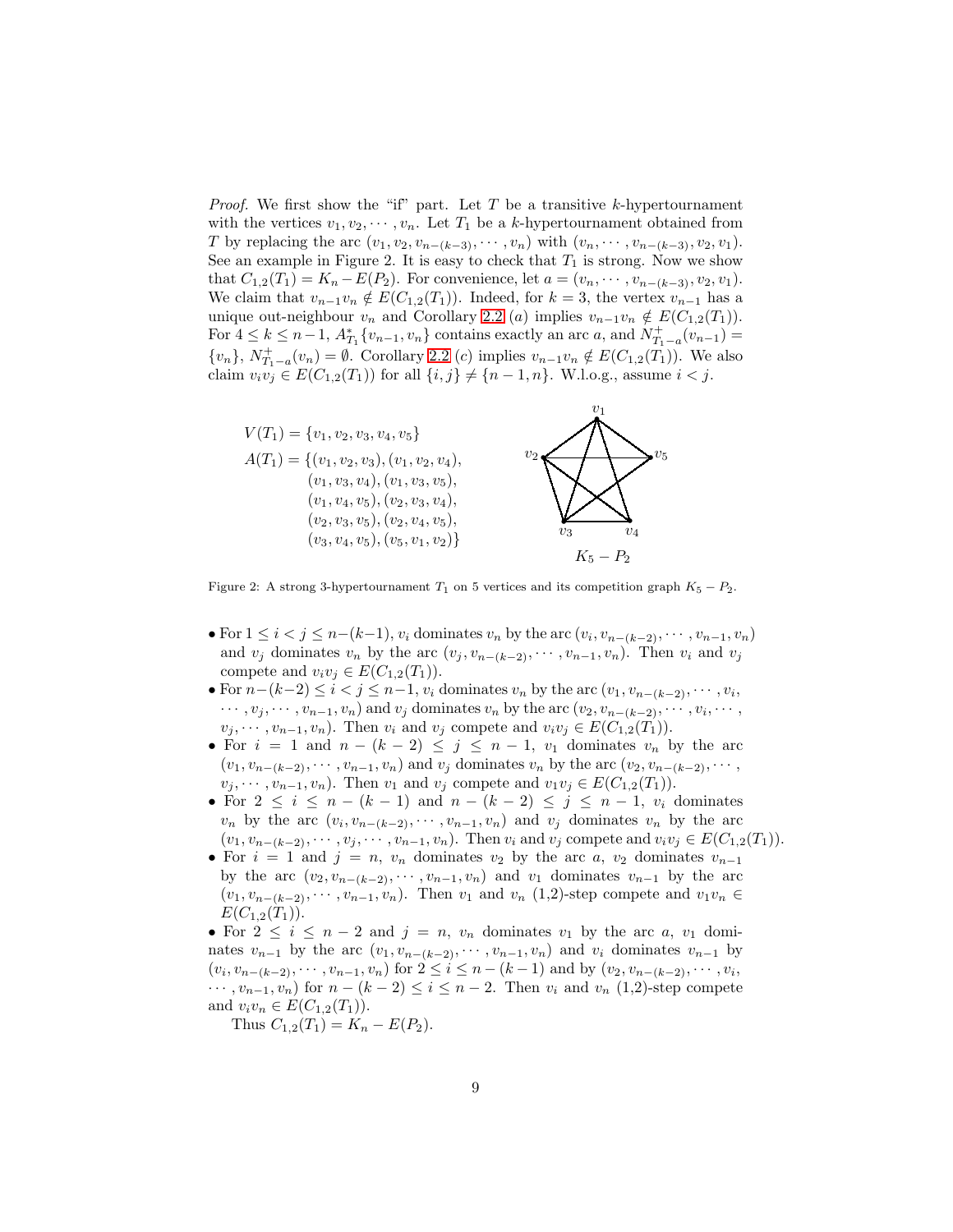Let  $T_2$  be a k-hypertournament obtained from  $T_1$  above by replacing the arc  $(v_1, v_2, v_{n-(k-2)}, \cdots, v_{n-1})$  with  $(v_{n-1}, \cdots, v_{n-(k-2)}, v_2, v_1)$ . See an example in Figure 3. It is easy to check that  $T_2$  is strong. Now we show that  $C_{1,2}(T_2) = K_n$ .



Figure 3: A strong 3-hypertournament  $T_2$  on 5 vertices and its competition graph  $K_5$ .

• For  $\{i, j\} \neq \{n-1, n\}$ , similarly to the proof of  $T_1$ , we have  $v_i v_j \in E(C_{1,2}(T_2)).$ • For  $i = n-1$  and  $j = n$ ,  $v_{n-1}$  dominates  $v_1$  by the arc  $(v_{n-1}, \dots, v_{n-(k-2)}, v_2, v_1)$ and  $v_n$  dominates  $v_1$  by the arc  $(v_n, \dots, v_{n-(k-3)}, v_2, v_1)$ . Then  $v_{n-1}$  and  $v_n$ compete and  $v_{n-1}v_n \in E(C_{1,2}(T_2)).$ 

Thus  $C_{1,2}(T_2) = K_n$ .

Let  $T_3$  be a k-hypertournament with the vertices  $v_1, v_2, \cdots, v_n$  satisfying the following:

1. each arc excluding  $v_1, v_2$  satisfies  $i < j$  if and only if  $v_i$  precedes  $v_j$ ;

2. each arc including  $v_1, v_2$  satisfies that  $v_1$  is the second last entry,  $v_2$  is the last entry and the remaining  $k-2$  entries satisfy  $i < j$  if and only if  $v_i$  precedes  $v_i$ ;

3. each arc including  $v_1$  but excluding  $v_2$  satisfies that  $v_1$  is the last entry and the remaining  $k-1$  entries satisfy  $i < j$  if and only if  $v_i$  precedes  $v_j$ ;

4. each arc including  $v_2$  but excluding  $v_1, v_3$  satisfies that  $v_2$  is the last entry and the remaining  $k - 1$  entries satisfy  $i < j$  if and only if  $v_i$  precedes  $v_j$ ;

5. each arc including  $v_2, v_3$  but excluding  $v_1$  satisfies that  $v_2$  is the second last entry,  $v_3$  is the last entry and the remaining  $k-2$  entries satisfy  $i < j$  if and only if  $v_i$  precedes  $v_i$ .

See an example in Figure 4. It is easy to check that  $T_3$  is strong. Now we show that  $C_{1,2}(T_3) = K_n - E(P_3)$ . Note that  $N^+(v_1) = \{v_2\}$  and  $N^+(v_2) = \{v_3\}$ . By Corollary [2.2](#page-4-0) (a), we have  $v_1v_2, v_2v_3 \notin E(C_{1,2}(T_3))$ . Now we consider the arc  $v_i v_j$  for  $\{i, j\} \neq \{1, 2\}$  and  $\{i, j\} \neq \{2, 3\}$ . W.l.o.g., assume  $i < j$ .

- For  $3 \le i < j \le n-(k-3)$ ,  $v_i$  dominates  $v_2$  by the arc  $(v_i, \dots, v_{i+(k-3)}, v_1, v_2)$ and  $v_j$  dominates  $v_2$  by the arc  $(v_j, \dots, v_{j+(k-3)}, v_1, v_2)$ . Then  $v_i$  and  $v_j$ compete and  $v_i v_j \in E(C_{1,2}(T_3)).$
- For  $n-(k-4) \leq i < j \leq n$ ,  $v_i$  dominates  $v_2$  by the arc  $(v_{n-(k-2)}, \dots, v_i, \dots, v_j)$ ,  $\cdots$ ,  $v_{n-1}, v_1, v_2$ ) and  $v_j$  dominates  $v_2$  by the arc  $(v_{n-(k-3)}, \cdots, v_i, \cdots, v_j, \cdots, v_{n-(k-2)})$  $v_n, v_1, v_2$ . Then  $v_i$  and  $v_j$  compete and  $v_i v_j \in E(C_{1,2}(T_3)).$
- For  $3 \leq i \leq n (k-3)$  and  $n (k-4) \leq j \leq n$ ,  $v_i$  dominates  $v_2$  by the arc  $(v_i, \dots, v_{i+(k-3)}, v_1, v_2)$  for  $3 \leq i \leq n - (k-2)$  and by the arc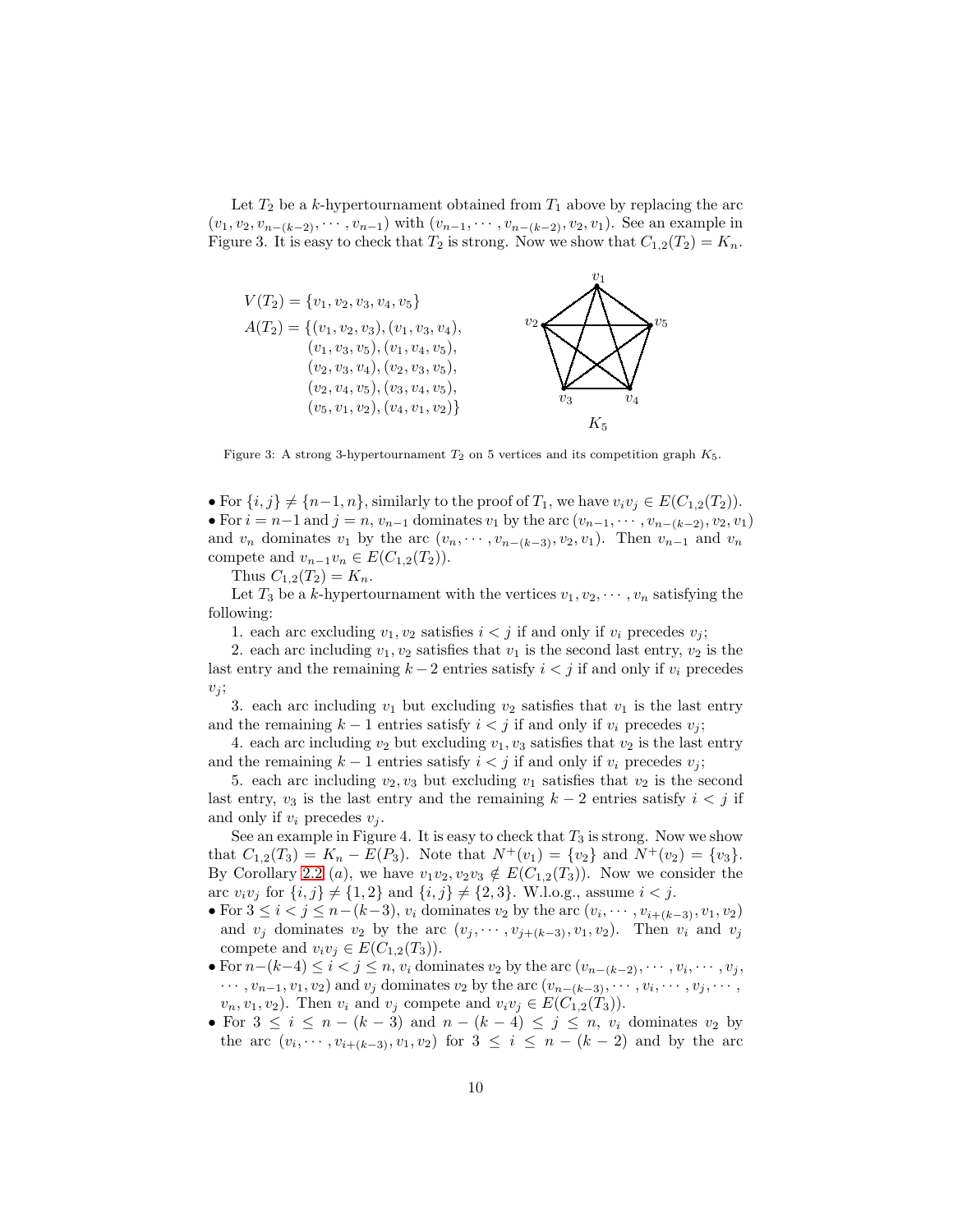

Figure 4: A strong 3-hypertournament  $T_3$  on 5 vertices and its competition graph  $K_5 - P_3$ .

 $(v_{n-(k-2)}, v_{n-(k-3)}, \cdots, v_{n-1}, v_1, v_2)$  for  $i = n - (k-3)$  and  $v_j$  dominates  $v_2$  by the arc  $(v_{n-(k-3)}, \cdots, v_j, \cdots, v_n, v_1, v_2)$ . Then  $v_i$  and  $v_j$  compete and  $v_i v_j \in E(C_{1,2}(T_3)).$ 

- For  $i = 1$  and  $3 \le j \le n-(k-2)$ ,  $v_1$  dominates  $v_2$  by the arc  $(v_{n-(k-3)}, \dots, v_n)$ ,  $v_1, v_2$ ) and  $v_j$  dominates  $v_2$  by the arc  $(v_j, \dots, v_{j+(k-3)}, v_1, v_2)$ . Then  $v_1$  and  $v_j$  compete and  $v_1v_j \in E(C_{1,2}(T_3)).$
- For  $i = 1$  and  $n-(k-3) \leq j \leq n$ ,  $v_1$  dominates  $v_2$  by the arc  $(v_3, \dots, v_k, v_1, v_2)$ and  $v_j$  dominates  $v_2$  by the arc  $(v_{n-(k-3)}, \dots, v_j, \dots, v_n, v_1, v_2)$ . Then  $v_1$  and  $v_j$  compete and  $v_1v_j \in E(C_{1,2}(T_3)).$
- For  $i = 2$  and  $4 \le j \le n-(k-3)$ ,  $v_2$  dominates  $v_3$  by the arc  $(v_{n-(k-3)}, \dots, v_n)$ ,  $(v_2, v_3)$ ,  $v_3$  dominates  $v_1$  by the arc  $(v_3, \dots, v_k, v_1, v_2)$  and  $v_j$  dominates  $v_1$ by the arc  $(v_j, \dots, v_{j+(k-3)}, v_1, v_2)$ . Then  $v_2$  and  $v_j$  (1,2)-step compete and  $v_2v_j \in E(C_{1,2}(T_3)).$
- For  $i = 2$  and  $n-(k-4) \leq j \leq n$ ,  $v_2$  dominates  $v_3$  by the arc  $(v_{n-(k-3)}, \dots, v_n)$ ,  $(v_2, v_3)$ ,  $v_3$  dominates  $v_1$  by the arc  $(v_3, \dots, v_k, v_1, v_2)$  and  $v_j$  dominates  $v_1$  by the arc  $(v_{n-(k-3)}, \cdots, v_j, \cdots, v_n, v_1, v_2)$ . Then  $v_2$  and  $v_j$  (1,2)-step compete and  $v_2v_j \in E(C_{1,2}(T_3)).$

Thus  $C_{1,2}(T_3) = K_n - E(P_3)$ .

Now we show the "only if" part. Let T be a strong k-hypertournament and  $G$ be the (1, 2)-step competition graph of T. We show that G is  $K_n$ ,  $K_n - E(P_2)$ , or  $K_n - E(P_3)$ . We claim that  $G<sup>c</sup>$  contains at most two edges. Suppose to the contrary that  $G^c$  contains at least three edges, say  $e_1, e_2, e_3 \in E(G^c)$ . Let  $e_i = x_i y_i$  for  $i = 1, 2, 3$ . By Lemma [3.1,](#page-4-1)  $e_1$  and  $e_2$  have a common end-point. W.l.o.g., assume that  $y_1 = x_2$ . By Lemma [3.1,](#page-4-1)  $e_3$  and  $e_1$  have a common endpoint, and  $e_3$  and  $e_2$  have also a common end-point. So either  $e_3 = x_1y_2$  or  $x_2$ is an end-point of  $e_3$ . However, this implies  $G^c$  contains 3-cycle or  $K_{1,3}$ , which contradicts Lemma [3.2](#page-4-2) and Corollary [3.4.](#page-7-0) So  $G<sup>c</sup>$  contains at most two edges. Thus, if  $G^c$  contains two edges, Lemma [3.1](#page-4-1) implies  $G = K_n - E(P_3)$ ; if  $G^c$ contains one edge, then  $G = K_n - E(P_2)$ ; if  $G^c$  contains no edge, then  $G = K_n$ .

 $\Box$ 

Therefore, the theorem holds.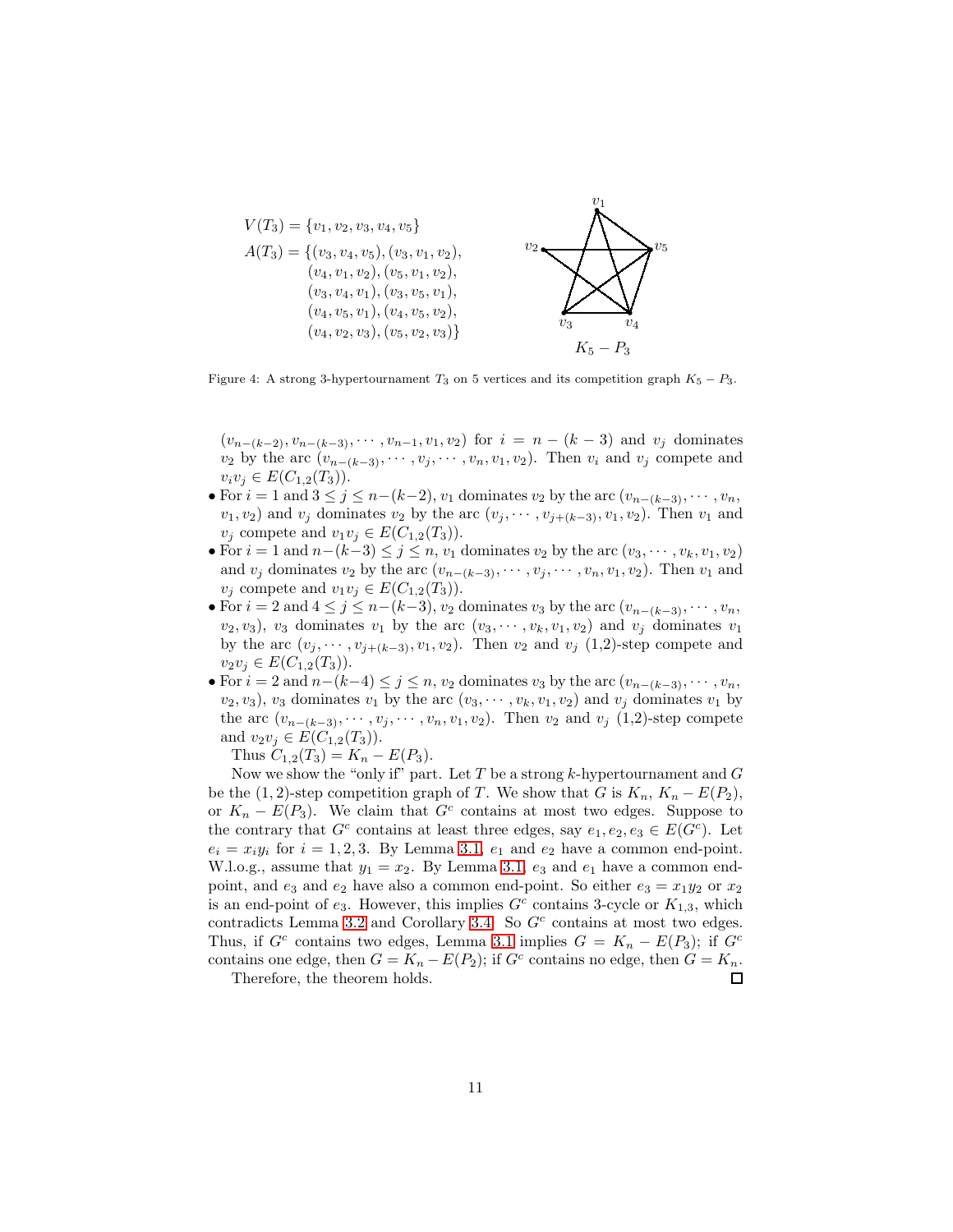# 5. Remaining k-hypertournaments

Theorem 5.1. *A graph* G *on* n *vertices is the* (1, 2)*-step competition graph of some* k-hypertournament T with  $3 \leq k \leq n-1$  *if and only if* G *is*  $K_n$ ,  $K_n - E(P_2)$ ,  $K_n - E(P_3)$ , or  $K_{n-1} \cup K_1$ .

*Proof.* The "if" part follows from the proof of Lemma [3.3](#page-5-0) and Theorem [4.1.](#page-7-1) Now we show the "only if" part. Let  $T$  be a k-hypertournament and  $G$  be the (1, 2)-step competition graph of T. We show that G is  $K_n$ ,  $K_n - E(P_2)$ ,  $K_n - E(P_3)$ , or  $K_{n-1} \cup K_1$ . Similarly to the proof of "only if " of Theorem [4.1,](#page-7-1) we get  $G^c$  contains at most two edges unless  $G = K_{n-1} \cup K_1$ . Thus, if  $G^c$ contains two edges, Lemma [3.1](#page-4-1) implies  $G = K_n - E(P_3)$ ; if  $G<sup>c</sup>$  contains one edge, then  $G = K_n - E(P_2)$ ; if  $G<sup>c</sup>$  contains no edge, then  $G = K_n$ .

Therefore, the theorem holds.

 $\Box$ 

#### 6. The  $(i, j)$ -step competition graph of a k-hypertournament

We generalize the  $(1, 2)$ -step competition graph to the  $(i, j)$ -step competition graph as follows. By the definition of the  $(i, j)$ -step competition graph for a k-hypertournament T, we obtain that if  $i \geq 1$ ,  $j \geq 2$ , then  $E(C_{1,2}(T)) \subseteq$  $E(C_{i,j}(T))$ . The proof of Lemma [2.1](#page-3-0) implies the following corollary.

<span id="page-11-2"></span>Corollary 6.1. Let T be a k-hypertournament with n vertices satisfying  $3 \leq$  $k \leq n-1$  and  $i \geq 1$ ,  $j \geq 2$  *be integers. Then*  $xy \notin E(C_{i,j}(T))$  *if and only if one of the following holds:*

*(a)*  $N^{+}(x) = \emptyset$ *; (b)*  $N^+(y) = \emptyset$ *;*  $(c) N^+(x) = \{y\};$  $(d) N^+(y) = \{x\};$  $(e)$   $A_T^*[x, y]$  *contains exactly an arc* a*, and*  $N_{T-a}^+(x) \subseteq \{y\}$ *,*  $N_{T-a}^+(y) \subseteq \{x\}$ *.* 

**Theorem 6.2.** Let T be a k-hypertournament with n vertices satisfying  $3 \leq$  $k \leq n-1$  *and*  $i \geq 1$ ,  $j \geq 2$  *be integers. Then*  $C_{i,j}(T) = C_{1,2}(T)$ *.* 

*Proof.* Clearly,  $V(C_{i,j}(T)) = V(C_{1,2}(T)) = V(T)$ . Since  $E(C_{1,2}(T)) \subseteq E(C_{i,j}(T))$ , it suffices to show that  $E(C_{i,j}(T)) \subseteq E(C_{1,2}(T))$ . Let  $xy \in E(C_{i,j}(T))$ . Suppose  $xy \notin E(C_{1,2}(T))$ . By Lemma [2.1,](#page-3-0) x and y must satisfy one of the cases  $(a) - (e)$ . This contradicts Corollary [6.1.](#page-11-2) Thus  $xy \in E(C_{1,2}(T))$  and  $E(C_{i,j}(T)) \subseteq E(C_{1,2}(T)).$  $\Box$ 

# References

- <span id="page-11-0"></span>[1] J. E. Cohen, Interval graphs and food web: A finding and a problem, in: RAND Corporation Document 17696-PR, Santa Monica, California, 1968.
- <span id="page-11-1"></span>[2] F. S. Roberts, Food webs, competition graphs, and the boxicity of ecological phase space, in: Y. Alavi, D. Lick(Eds.), Theory and Applications of Graphs, Springer-Verlag, New York, 1978, pp.447–490.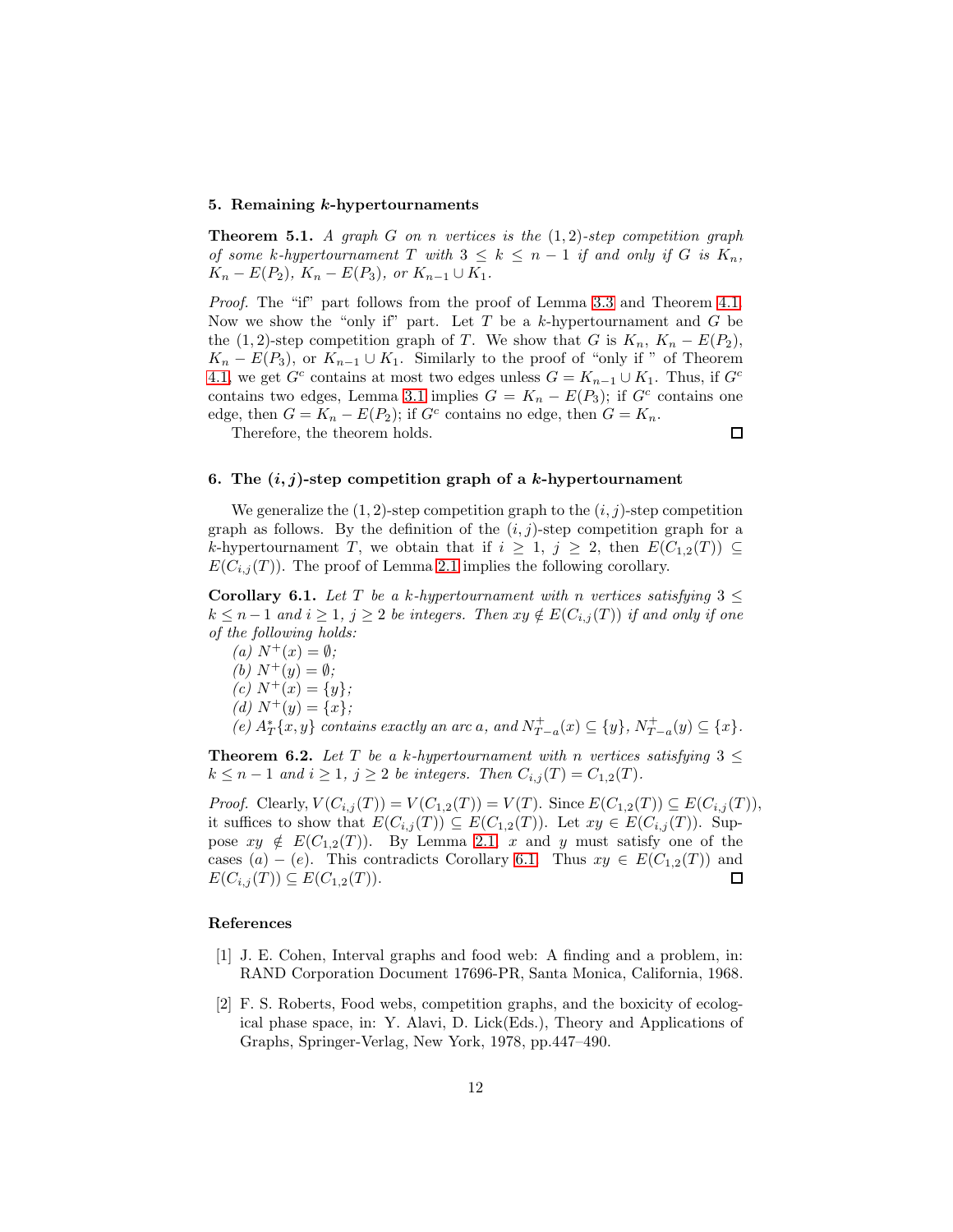- <span id="page-12-0"></span>[3] R. D. Dutton, R. C. Brigham, A characterizaiton of competition graphs, Discrete Appl. Math. 6 (1983) 315-317.
- <span id="page-12-1"></span>[4] J. R. Lundgren. Food webs, competition graphs, competition-common enemy graphs, and niche graph, in: F.S. Robers (Ed.), Applications of Combinatorics and Graph Theory in the Biological and Social Sciences, in: IMA Volumes in Mathematics and its Applications, vol. 17, Springer-Verlag, New York, 1989, pp.221-243.
- <span id="page-12-2"></span>[5] D. R. Guichard. Competition graphs of hamiltonian digraphs. SIAM J. Discrete Math. 11(1998) 128-134.
- <span id="page-12-3"></span>[6] K. A. S. Hefner, K. Jones, S. R. Kim, J.R. Lundgren, F. S. Roberts,  $(i, j)$ competition graphs. Discrete Appl. Math. 32 (1991) 241-262.
- <span id="page-12-4"></span>[7] D. C. Fisher, J. R. Lundgren, S. K. Merz, K. B. Reid, The domination and competition graphs of a tournament, J. Graph Theory 29 (1998) 103-110.
- <span id="page-12-5"></span>[8] S. M. Hedetniemi, S. T. Hedetniemi, D.F. Rall, J. Knisely, Secondary domination in graphs, AKCE Int. J. Graphs Comb. 5(2) (2008) 117-125.
- <span id="page-12-6"></span>[9] K. A. S. Factor, L. J. Langley, An introduction to (1, 2)-domination graphs, Congr. Numer. 199 (2009) 33-38.
- <span id="page-12-7"></span>[10] K. A. S. Factor, L. J. Langley, Kings and Heirs: A characterization of the (2, 2)-domination graphs of tournaments, Discrete Appl. Math. 204 (2016) 142-149.
- <span id="page-12-8"></span>[11] G.T. Helleloid, Connected triangle-free  $m$ -step competition graphs, Discrete Appl. Math. 145 (2005) 376-383.
- <span id="page-12-9"></span>[12] S. R. Kim, Y. Sano, The competition numbers of complete tripartite graphs, Discrete Appl. Math. 156 (2008) 3522-3524.
- <span id="page-12-10"></span>[13] Y. Zhao, G. L. Chang, Note on the m-step competition numbers of paths and cycles. Discrete Appl. Math., Discrete Appl. Math., 157(8) (2009) 1953- 1958.
- <span id="page-12-11"></span>[14] B. Park, J. Y. Lee, S. R. Kim, The m-step competition graphs of doubly partial orders, Appl. Math. Lett. 24(6) (2011) 811-816.
- <span id="page-12-12"></span>[15] S. R. Kim, B. Park, Y. Sano, The competition number of the complement of a cycle, Discrete Appl. Math. 161 (2013) 1755-1760.
- <span id="page-12-13"></span>[16] H. H. Cho, S. R. Kim, Y. Nam, The m-step competition graph of a digraph, Discrete Appl. Math. 105 (2000) 115-127.
- <span id="page-12-14"></span>[17] K. A. S. Factor, S. K. Merz, The (1,2)-step competition graph of a tournament, Discrete Appl. Math. 159 (2011) 100-103.